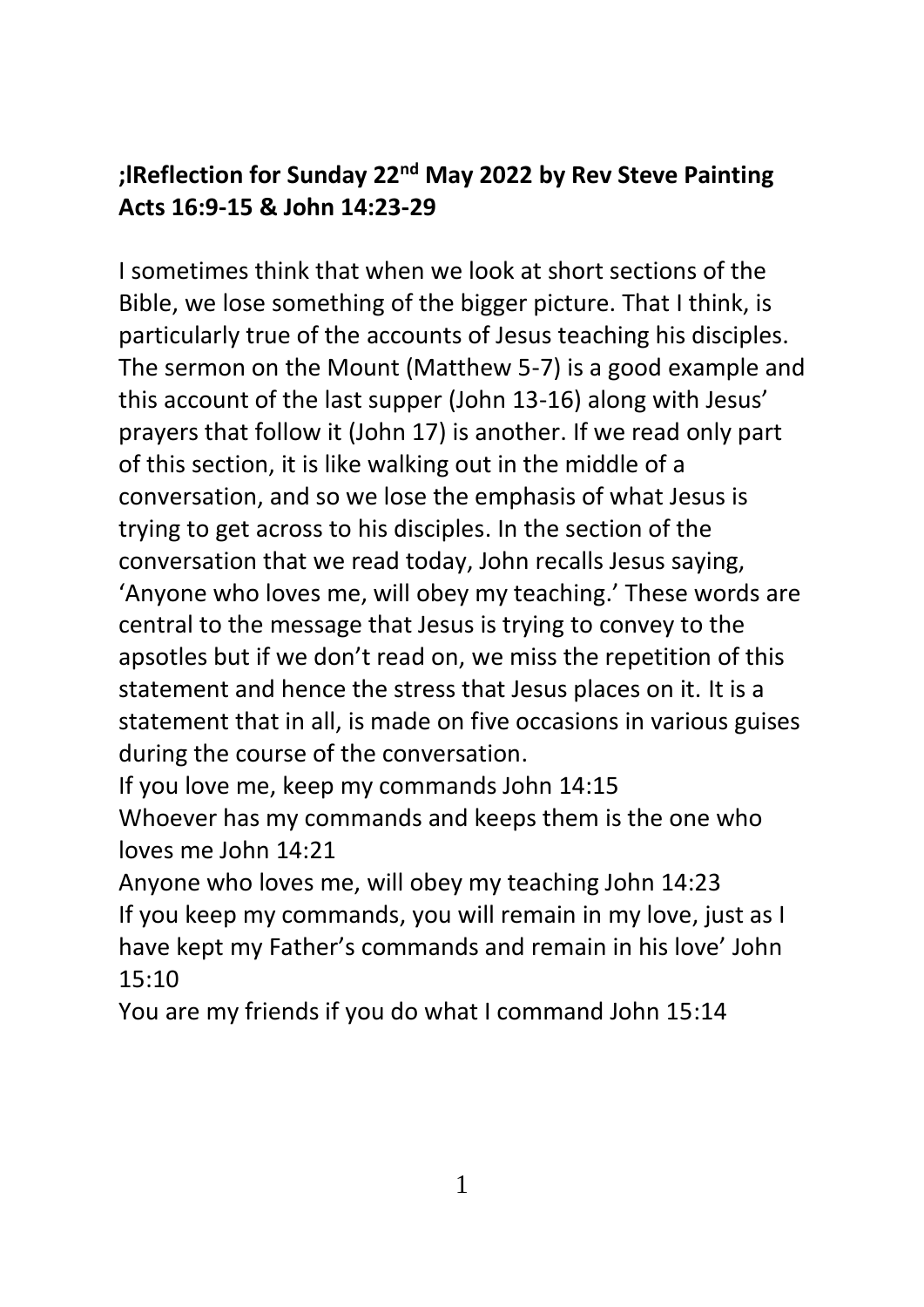The same point is made once in a negative sense, which again appears in today's reading. – 'Anyone who does not love me will not obey my teaching.' John 14:24

So, when this whole section of John's gospel is read in its entirety, Jesus emphasis becomes increasingly clear. Love for him is expressed by conforming to his teaching and commands. It is a principle that Jesus himself has modelled in his life, and his words in John 15:10 make that explicit. As he has been obedient to His Father's direction, so must His disciples be obedient to his direction. Jesus has already made this point earlier in the conversation, hinting also at the level to which His obedience would go. 'I will not say much more to you, for the prince of this world is coming. He has no hold over me, but he comes so that the world may learn that I love the Father and do exactly what my Father has commanded me' (John 14:30).

It is through the bond of love that obedience emerges. Jesus knew the depth of His Father's love and that the direction the Father gave was founded in love and love alone. Jesus could therefore trust that His Father's direction was sound, even when it involved the most difficult of choices. He could therefore also respond in love through obedience to the commands of His Father. It is the perfect relationship, and whilst the same level of relationship could never be fully achieved by Jesus' all too human apostles, their path in life was to head in that direction. It is the same for us too. We love Jesus because of his love for us, demonstrated most fully in his going to the cross, but also in the way he interacts with us in our lives. The only reasonable response in love for Jesus is to follow the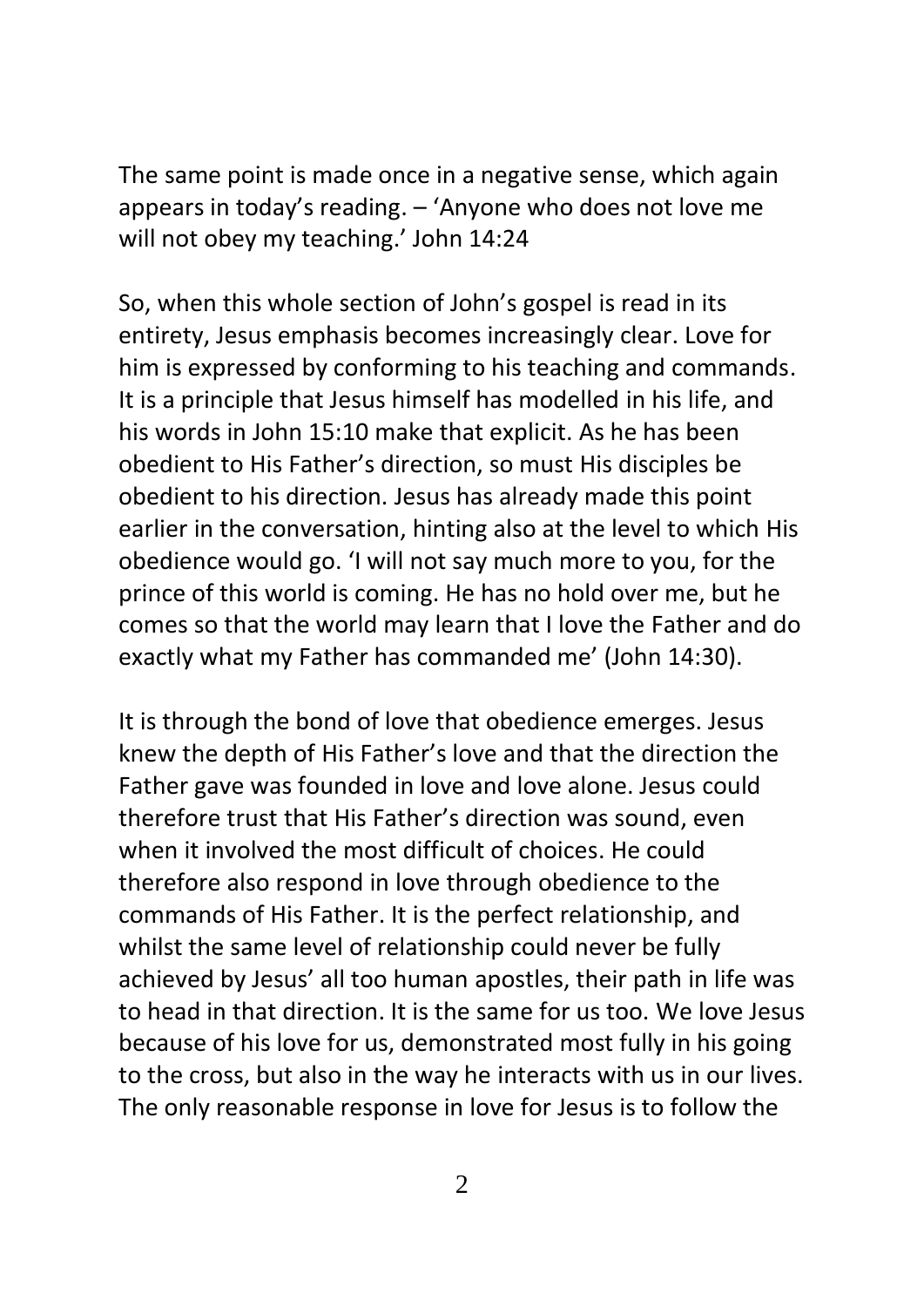lead he gives us in his teaching and commands and there is a specific aspect of that of which we should note. Going back to the last supper conversation, the command that Jesus would expect to be uppermost in the minds of his apostles was the one he had just given them, 'a new command I give you, love one another. As I have loved you, so you must love one another' (John 13:34). To be sure though that they have got the message, Jesus (just as with the other statements we have looked at) uses repetition reinforce the point.

My command is this love each other as I have loved you John (15:12).

This is my command, love each other. John (15:17).

Jesus words in this conversation perhaps carry more weight in that they were the last ones he spoke with his apostles before his death. The message they convey is that love for Jesus is expressed in obedience to his commands and most significantly in his command to love one another. That message certainly had an impact on the writer of the gospel, John, who reproduces them here and gives us own take on them in chapter 4 of his first letter. He writes, 'Dear friends let us love one another, for love comes from God. Everyone who loves has been born of God and knows God. Whoever does not love does not know God, because God is love' (1 John 4:7-8). To get the full picture of what John is saying it is worth reading on to the end of the chapter.

In a practical sense we see something of the outworking of obedience to Jesus in many of the stories in Acts. Today's reading from Acts is in some ways rather uneventful but the